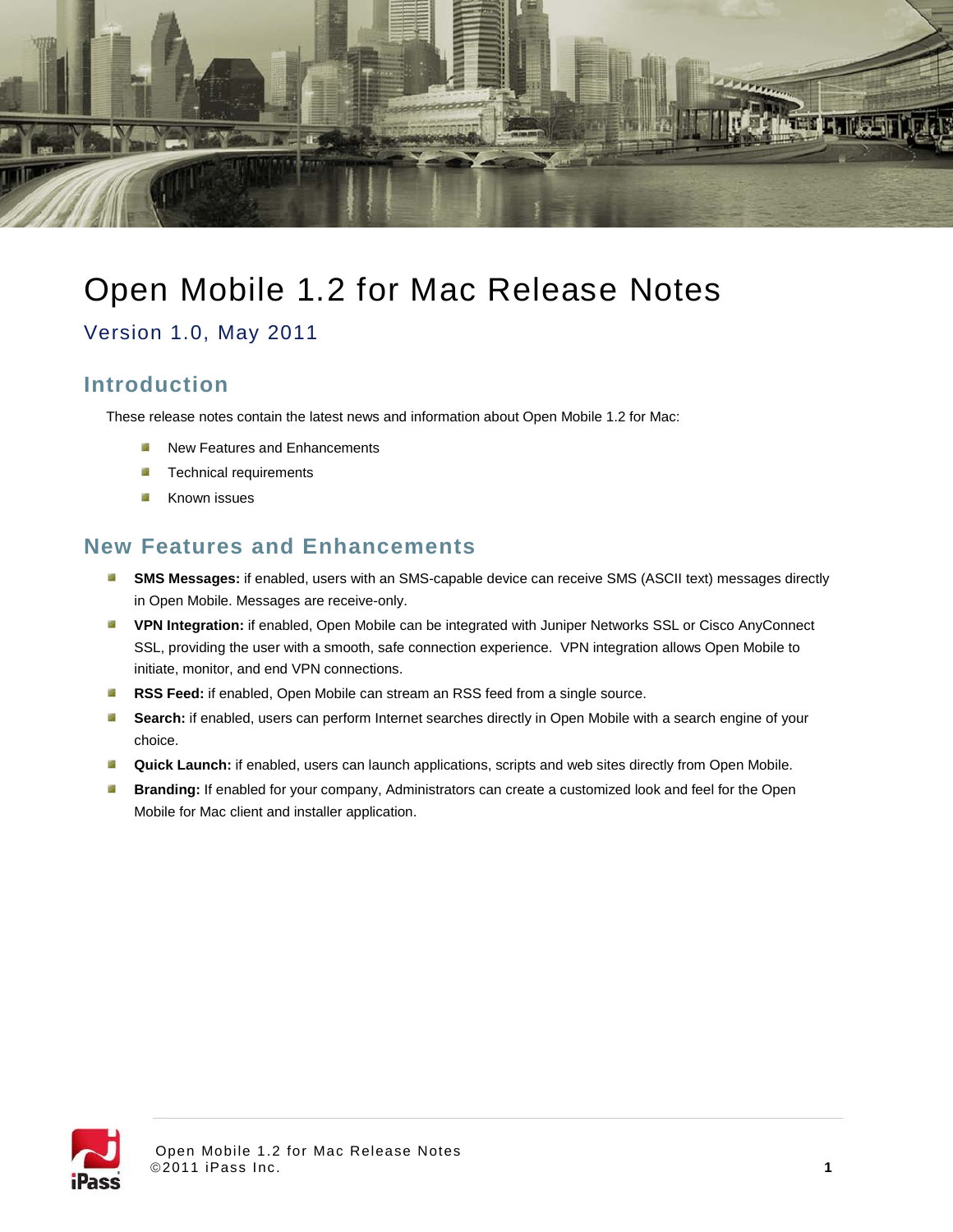# **Technical Requirements**

#### **System Requirements**

Open Mobile has the following system requirements.

| <b>Operating System</b>        | Mac OS X 10.5 (Leopard)<br>ц,<br>Mac OS X 10.6 (Snow Leopard, 32-bit and 64-bit)<br>ц2 |
|--------------------------------|----------------------------------------------------------------------------------------|
| <b>Hardware Requirements</b>   | 40 MB of Memory                                                                        |
| <b>Mobile Broadband Driver</b> | Sierra Wireless version 3.0.0.14                                                       |

#### **Mobile Broadband Devices**

To use Mobile Broadband connectivity, you need an iPass-supported Mobile Broadband device and a subscription with either the iPass Mobile Broadband service or another Mobile Broadband network carrier.

The following devices have been fully integrated and are supported for Open Mobile 1.2 for Mac:

- **B** Sierra Wireless U308 (driver version 3.0.0.14)
- **B** Sierra Wireless 312U (driver version 3.0.0.14)
- **Sierra Wireless AC503 (driver version 3.0.0.14)**

### **Known Issues**

The following are known issues for Open Mobile 1.2 for Mac:

| <b>Issue ID</b> | <b>Description</b>                                                                                                                                                                              |
|-----------------|-------------------------------------------------------------------------------------------------------------------------------------------------------------------------------------------------|
| 109817          | Occasionally, the name of the connected network disappears from the list of networks. The network<br>remains connected, but the user cannot see the connected network.                          |
| 109722          | On Mac OS 10.5, when the AirPort is turned ON and OFF, the list of available networks does not refresh<br>unless the client is restarted.                                                       |
| 107543          | Occasionally, when a Mobile Broadband device is plugged in, the Open Mobile client displays a device<br>initialization failure message even when the connection is successful.                  |
| 109271          | Some ASCII text (such as $\{y \mid y \in \mathbb{C} \in \mathbb{R} \}$ ) will not appear or appear incorrectly in the SMS message.                                                              |
| 107828          | If an account is removed from the DeviceScape server, OpenAccess will stop working without an<br>automated fix or error message explaining why.                                                 |
| 106021          | Open Mobile does not recognize a card that is already plugged-in when the user logs out and logs back in.                                                                                       |
| 106974          | Even if Growl is already installed, the user is still prompted to install it.                                                                                                                   |
| 109722          | On Mac OS 10.5, the network list in Open Mobile does not refresh when the AirPort is turned off and on.                                                                                         |
| 105016          | When the user logs out of GoGo InFlight, Open Mobile continues to show the network as connected even<br>though there is no valid connection to the Internet.                                    |
| 109861          | If the user does not enter their account credentials, they will not show up in the SQM records.                                                                                                 |
| 109891          | The network list or Mobile Broadband Settings may not refresh when a 312U Card is plugged in and the<br>user inserts or removes the SIM card.                                                   |
| 110054          | When the profile is updated, some newly included features (save password, pre-defined domain, VPN,<br>RSS, Branding and auto-connect) may not appear until the Open Mobile client is restarted. |
| 110083          | The Software version (firmware) in <b>Device Info</b> is cut off if it is too long to fit.                                                                                                      |